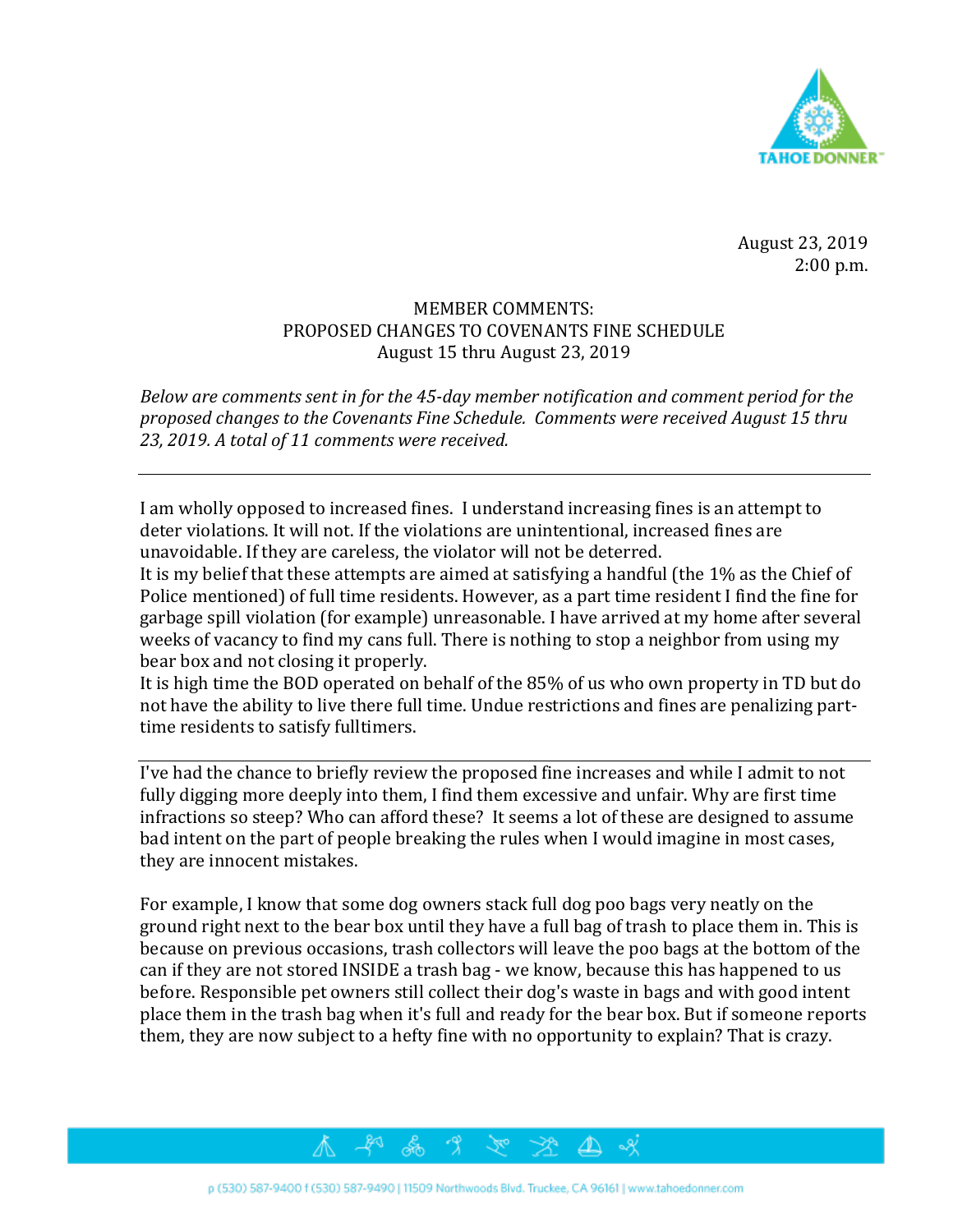

Some people forget to turn outside lights off after hours. So just tell them to turn them off or give them a warning. People are human. They forget. No need to saddle them with a huge fine as a punishment. If they keep doing it, okay, I understand that steps need to be taken.

Believe me, I dislike when people don't follow rules or act in inconsiderate ways without regard to to their neighbors. But it once again feels like the HOA is overstepping their bounds and either wants to punish residents in some way, or simply make life hard for those who have short term renters who may not be able to keep track of every single, detailed rule in their heads. it's ridiculous. I really appreciate that you keep the community nice and pleasant, but these increases are unfair and overreaching. It feels like you are just trying to generate revenue. If you really need more revenue, perhaps time would be better spent with more ROI if you worked to improve amenity services (something is always broken, or missing, or out of stock, or closed, it seems) or improving Pizza on the Hill so more of us would actually want to eat there.

HOA can be wonderful tools to enhance a community. But it veers off purpose when it feels like the HOA just exists to place onerous rules and fines that seem to punish residents and guests.

I hope you will reconsider, and find better ways to raise revenue if the association needs it. This is not the way.

Thank you for considering my views.

If your proposals are intended to offend part time residents, you have greatly succeeded.

I think this proposed fine schedule is absolutely ridiculous. Who the heck raises anything at the rate of the proposed fine increase over previous rates. Why doesn't the board just propose a death penalty? Who's coming up with this stuff? I can't imagine an entire board going along with it, Many, if not most of us rent short term and this action does not take into consideration our absence from the property or being unaware of items like bearspilled garbage. Ive always praised Tahoe Donner for it's reasonable fee pass on my sentiments to the boardI think this proposed fine schedule is absolutely ridiculous. Who the heck raises anything at the rate of the proposed fine increase over previous rates. Why doesn't the board just propose a death penalty? Who's coming up with this stuff? I can't imagine an entire board going along with it, Many, if not most of us rent short term and this action does not take into consideration our absence from the property or being unaware of items like bear-spilled garbage. Ive always praised Tahoe Donner for it's reasonable fee structure and friendly to all the home owners. The best development in Tahoe. THIS overly punitive to part-time residents is obnoxious and the board should be

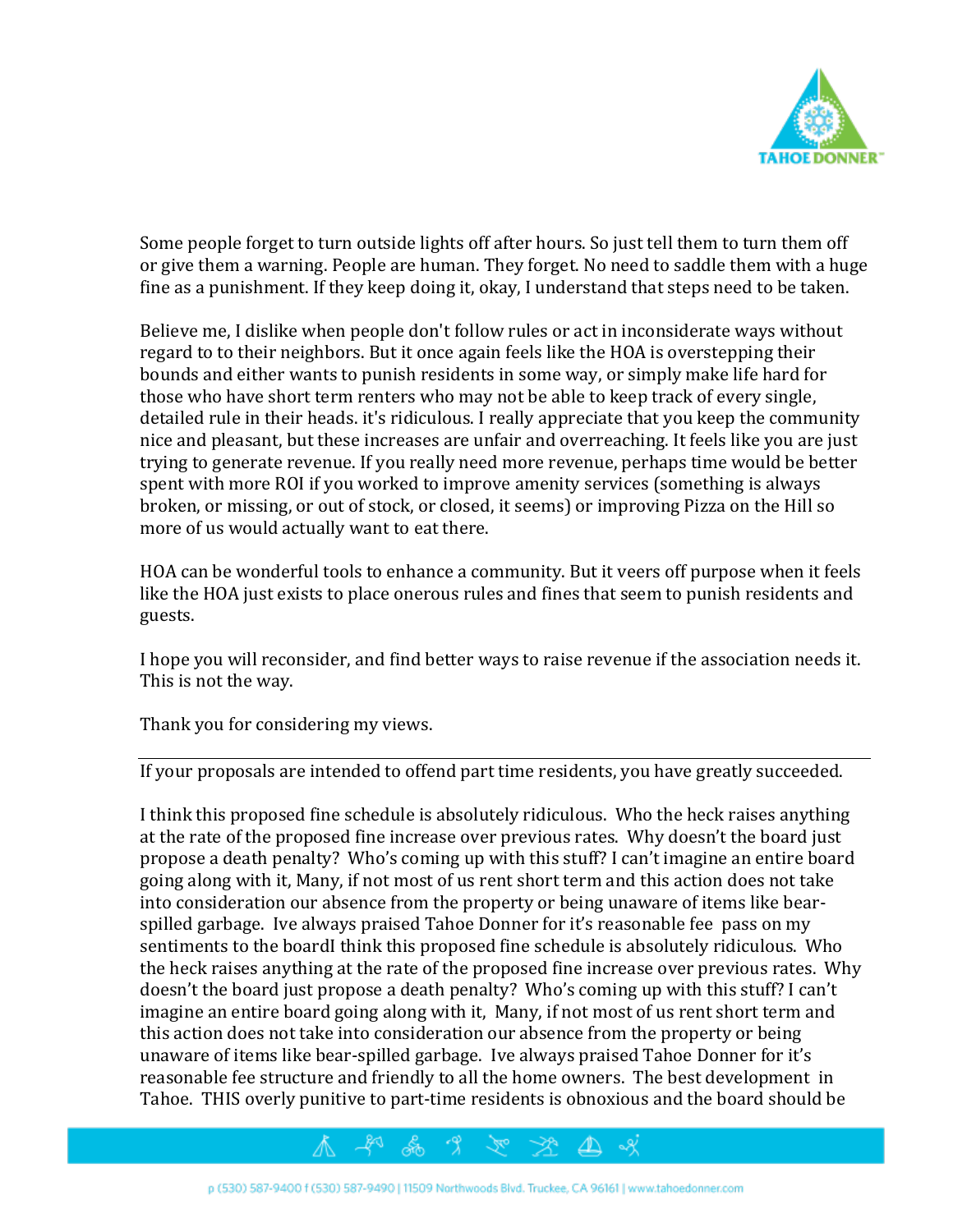

embarrassed by it. we'll have to re-think our plan to remain an owner. I don't want to live in a community where the leaders don't want me, but that's probably your goal.

We own a vacation property in Tahoe Donner (mainly for our own vacations, we rent it out over Christmas and a few other holidays.) I oppose the fine increases because they are clearly exorbitant. A fine that is out of line with an offense is a problem on both the moral (a punishment should fit the crime) but even more important, it is a problem on a practical level. Think about parking tickets. If you get a parking ticket of say, \$50 bucks, you pay it because not paying it is a lot of trouble. But paying \$50 is just enough to make you think twice about illegal parking. But if the ticket was \$200, you'd appeal it to no end, and chances are a judge would look at that fine and try to find a way to help you out of it.

I find when fines are too high the people who have to enforce them never want to-that's why police officers often let speeders off with a warning. And then your aim for deterrence with a high fine backfires, because people don't take the punishment seriously.

Big picture, It's also not very clear what problem these fine increases are trying to solve. Are they punitive to discourage strs? Or are they actually targeting specific egregious and constant misbehavior? If it's the former, fines are a very lazy and cowardly way to do it. If it's the latter, maybe it would be better to start off with some community education on the issue.

Thank you for your many years of service at TD, and for taking comments on the proposed changes to the Covenants Fine Schedule.

I am a TD property owner. The proposal has brought the Rules and Schedule to my attention. I had not previously considered them closely. I have a number of concerns. Some of my questions and concerns relate not just to the proposed Schedule changes, but also to the existing Rules:

- 1. Many of the Covenants Rules are vague. E.g., "noise shall be minimized", "unreasonable annoyance or nuisance", "offensive activities … which could become an unreasonable annoyance".
- 2. It is not clear how the stated enforcement procedure ("initial inspection within two working days", etc) relates to more brief offenses such as noise violations.
- 3. Some existing fines, and many of the new fines have extremely large ranges with no indication of the associated degree of infraction (e.g. \$200-5000).

The ambiguity of many of the rules makes them highly susceptible to uneven and capricious enforcement. Indeed, as written, the Rules themselves and their Enforcement are Noxious (i.e. "could become an unreasonable annoyance or nuisance"). The situation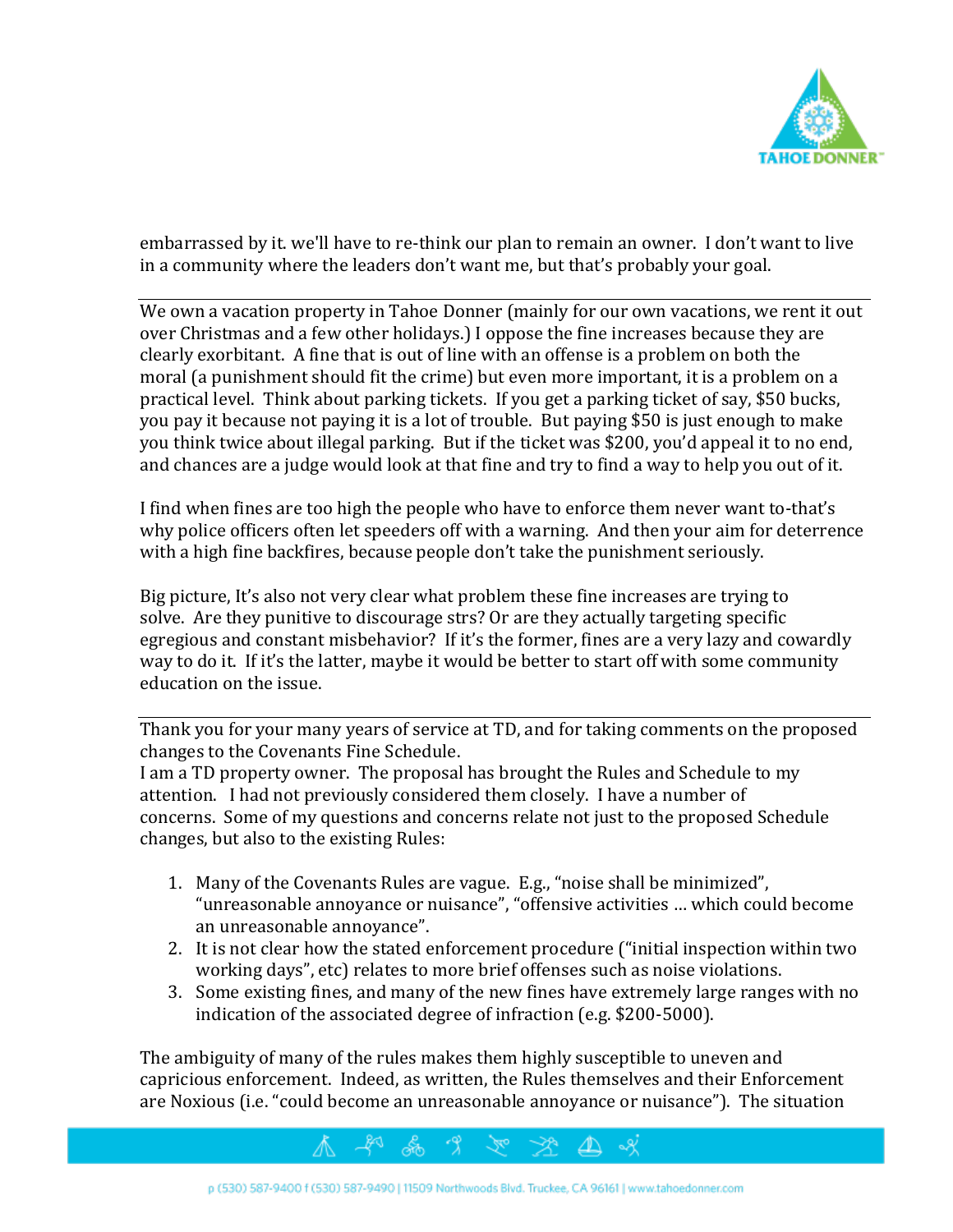

could be improved by clarifying the infraction definitions and enforcement policies. The new higher fines with broader ranges (e.g. \$400-\$1,000 for "Noxious Activity") make this situation worse rather than better.

Specifically with regard to the proposed Fee changes:

Do we know the historic patterns of the reported and actual violations?

1. Are there serial violators, which would suggest a need for steeper fines for repeat offenders?

2. Are most violations isolated (i.e. not repeat offenders) and due to ignorance of the rules, which would suggest the a need for better education, and also suggest that equal deterrence could be achieved with \*lower\* fines?

3. What portion of violations that trigger an enforcement process result in a fine? 4. Have there been cases where an infraction was committed and the penalty was observed to fall well short given the nature of the infraction (and therefor motivate increases the Fine Schedule)?

5. Are there serial false-accusers? (Does this qualify as Noxious?) Lastly,

6. Will raising the fines to unreasonable levels result in some officials being reluctant to impose fines (exacerbating the potential for capricious judgements against violators, and causing resentment from victims)?

If we don't have the answers to these questions, changing the Fine Schedule is premature.

The proposed fines do not only *seem* to be excessive — without a question of a doubt they *are* excessive!

Is there any basis for such a fine schedule? Where are the *data* that call for such draconian measures? How many incidences of serious, unsightly, willful garbage spills have been registered in our 6000-member community since the already draconian fees were instituted last year? Where are the numbers that justify such ridiculous increases, such as a \$2000 fine for a fist-time offense of an accidental garbage spill?

Such fines generate only one thing: bad feelings — just the opposite of what our vacationand awesome-environment community should stand for: peace and enjoyment. How did we ever get to this point of even *considering* such a fine package? This is absolutely incredulous to me.

Furthermore, the fact that owners who rent their homes are singled out to be confronted with these fines, while owners who reside in their homes full time get away with all these "terrible" transgressions without penalty is utterly unjust and discriminatory. Where are

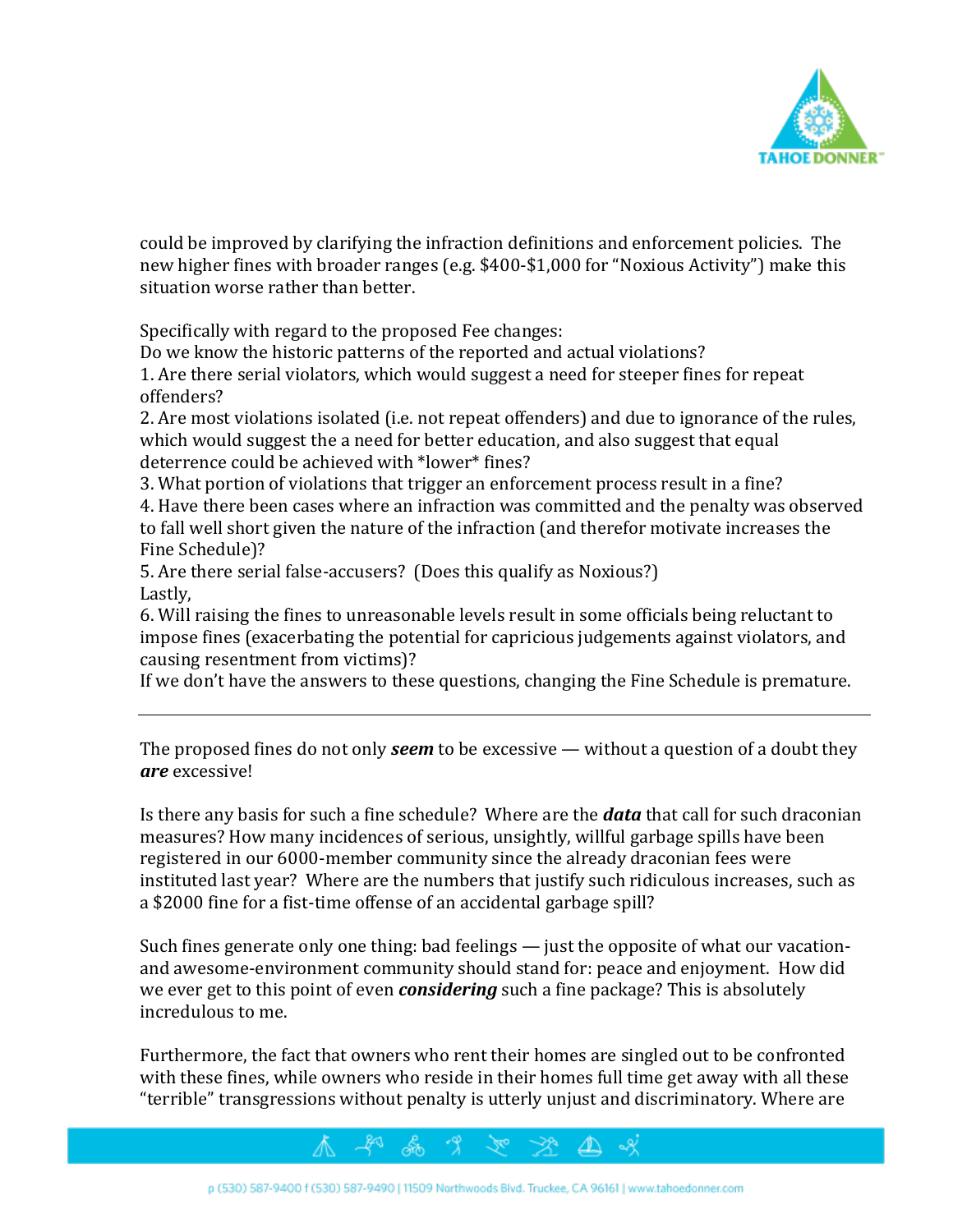

the data that single out renters over owners or their families? Hearsay points in just the opposite direction, i.e., occasional noise pollution, parking on streets, garbage spills, or alike caused by locals vs. very infrequent such problems caused by renters. Get the data, quantify the problem, and then deliberate on how to prevent the problem, if there really is any!

If the Board decides to levy fines in excess of those which the Town of Truckee charges for such offenses, there should be no difference if the transgression is committed by an owner or a renter.

Rather than repeating what has already been stated in the TD document "MEMBER COMMENTS: PROPOSED CHANGES TO COVENANTS FINE SCHEDULEJanuary 1 thru August 14, 2019," *please record my complete agreement with all comments with the exception of the first paragraph of that document*.

Thank you for listening.

We are completely opposed to the proposed increases.

Where is the objective data to support this proposal?

The fines are out of proportion to the offenses. The only exception is fire safety violations. For example, How do we control those who dump trash in other people's bins, or fail to get the bin locked properly causing spills and bear access mess? The fines for this are totally unfair to owners and would be imposed without fair and proper validity as to who or what caused the problem. Guilty until proven innocent.

How do we defend against out of control fines and HOA?! Lawyers and legal fees. A local HOA in our home area recently incurred \$14,000 in legal fees for conduct toward a member who sued them and won. We don't want to see this happen in Tahoe Donner.

Please reconsider the rush to pass this proposal. Let's see detailed data and fine numbers. How many single violations and the number of repeat violations this year per type of violation. Let's not punish everyone for the problems mainly created by a few. It is beginning to appear that there is a hidden agenda here to deter rentals. Tahoe Donner started out as, and remains a VACATION community, with the majority being second home owners.

All members deserve to be heard and respected. What has been taking place with the new rules, etc over past year is detracting from this wonderful community.

It seems to me that each year a new and punitive proposal is set forth by the board. I find the proposed fine schedule to not more than a revenue generating action. As well as a "nod" to the "I have mine but you can not have yours". The NIMBY's that seem to run TD for their benefit and the "heck" with the rest of you. I see cars parked on the dirt between my

## p (530) 587-9400 f (530) 587-9490 | 11509 Northwoods Blvd. Truckee, CA 96161 | www.tahoedonner.com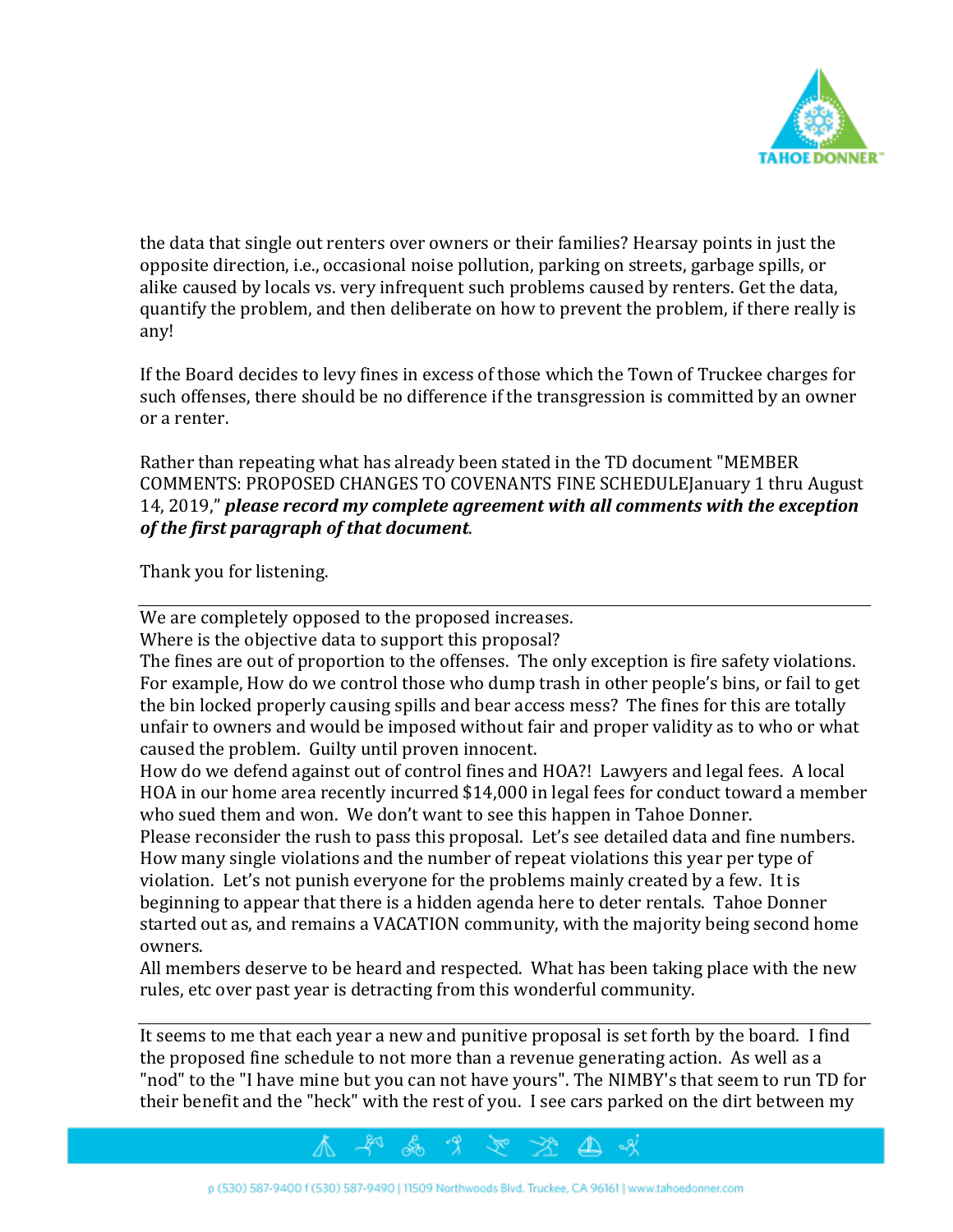

place and the street all the time. 99% of the time it is a quick in and out stop. What happens when my local "inforcer" comes after me for something I had no part of ..

It is just frustrating to no end to be continually fight off these kinds of proposals... Very frustrating....

My husband and I bought our home last year. We love all the amenities and location to so many wonderful hikes and activities. The community feel is wonderful. However, we do not feel the need for the increase in fines. It seems the direction of these actions along with raising the price to use the amenities are becoming harsh and exclusive not welcoming. I think the use of fines to discourage certain behavior has a point but definitely not to excess.

We enjoy the friendly atmosphere not to become a fight/ disagreement between neighbors.

Also. Keeping a transparent process is of utmost importance.

I'm reviewing the agenda and specifically the proposed increase in fines. While I'm sympathetic to the intent which is to encourage the proper behavior, I'm not sympathetic to the level and the perceived punitive nature of these fines. These fines appear to be far more than helping to manage TD. These again appear to be quite negative and another attempt to find ways to treat off hill owners in a negative way. What I have been seeing from the TD Board for a while now is an attempt to segregate our community and to bias heavily policies towards just permanent residence. I don't agree with these increases. Fines should remain where they are. If the true intent is to incent good behavior, the existing fines are reasonable. The proposed increases to the fines appear to have the intent to make TD unattractive to off hill residence and to make VRBO – type rentals a hostile environment.

I wanted to express my concerns with the proposed increase in fines – I believe this is item #7 and will be heard at the next Board Meeting.

The doubling of the fine schedule seems completely arbitrary and unfair. At some point, the Board will have to understand that this HOA was not intended to be all encompassing and to restrict and penalize those who are trying to utilize their homes for family fun. Many homeowners are new the TD – they pay an exorbitant price, which in the long run benefits all of us – and though we may not like the creep of the Bay Area or we don't always welcome more crowds for facilities that are stretched – and at times poorly managed – we have to understand what is bringing people to TD. Short term rentals should not be shunned. Yes, rules and regulations are required, but anyone has dealt with management at TD, - the forestry department, the architectural department – can appreciate how arbitrary those who run those departments can